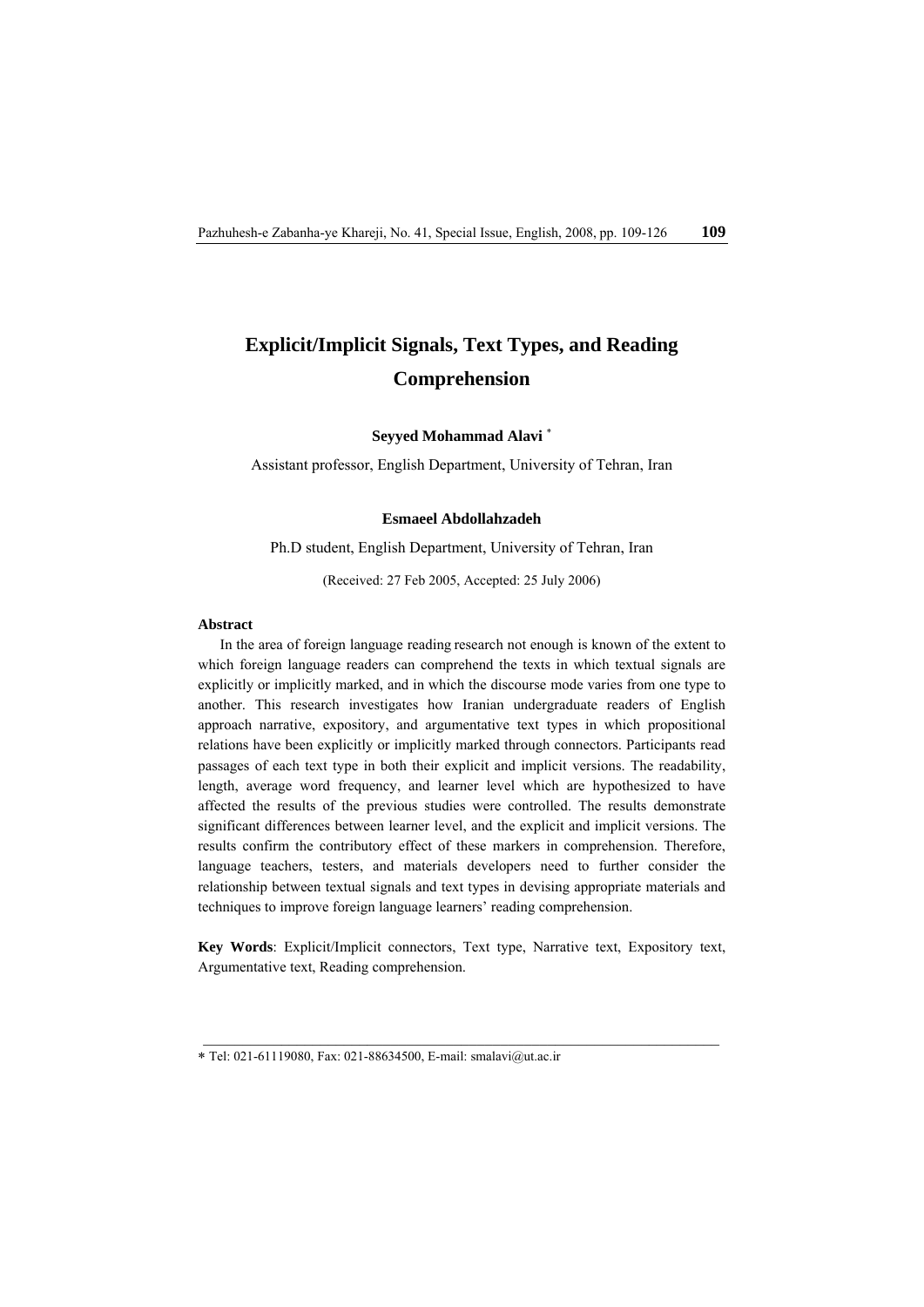#### **Introduction**

There are suggestions in  $L_1$  literature that discourse comprehension may be hampered by difficulties in processing logical relationships, or by the type of the text. Lipson and Wikon (1986), among others, claim that research on reading ability as well as reading disability should adopt an interactive view. Such a view takes into account the dynamic process of reading in which the reader, text, process, and the setting conditions of the reading situation interact in an active and flexible manner. The claim should be extended to reading in  $L_2$  as well. To understand how  $L_2$ learners comprehend texts, many researchers have emphasized the need to study the differential contribution of text-based characteristics such as genre, text structure parameters, and textual markers (Geva, 1992; Camiciottoli, 2003; and Carrel, 1985). This research tries to investigate the role of textual connectors in the comprehension of narrative, expository, and argumentative texts. It also tries to examine the impact of the presence or absence of such connectors in the comprehension of such texts.

Different text types focus the receiver's attention on different aspects of the communicative situation and are related to different mental activities. Hatim and Mason (1997) argue that expository text type involves analysis and synthesis of concepts. Furthermore, Weaver and Kintsch (1991) believe that expository texts are materials written to communicate information to help readers learn something new, e. g., textbooks, newspapers, magazine articles, and manuals. Expositions can be analysed in terms of their basic procedure: analysis (taking a concept and working out its constituent elements) or synthesis (taking the constituent elements of a complex concept and working out a shorter formulation for it).

In argumentative texts the need to persuade through evaluation is paramount with a predominance of emotive diction, metaphoric expression and subtle uses of modality (Hatim and Mason, 1997). Argumentative texts focus on relations between concepts, where one opinion is upheld and its relation with opposing opinions or solution investigated. It deals with the mental process of judging**.** All argumentative texts promote or evaluate certain beliefs or ideas with conceptual relations such as reason, significance, or opposition frequently.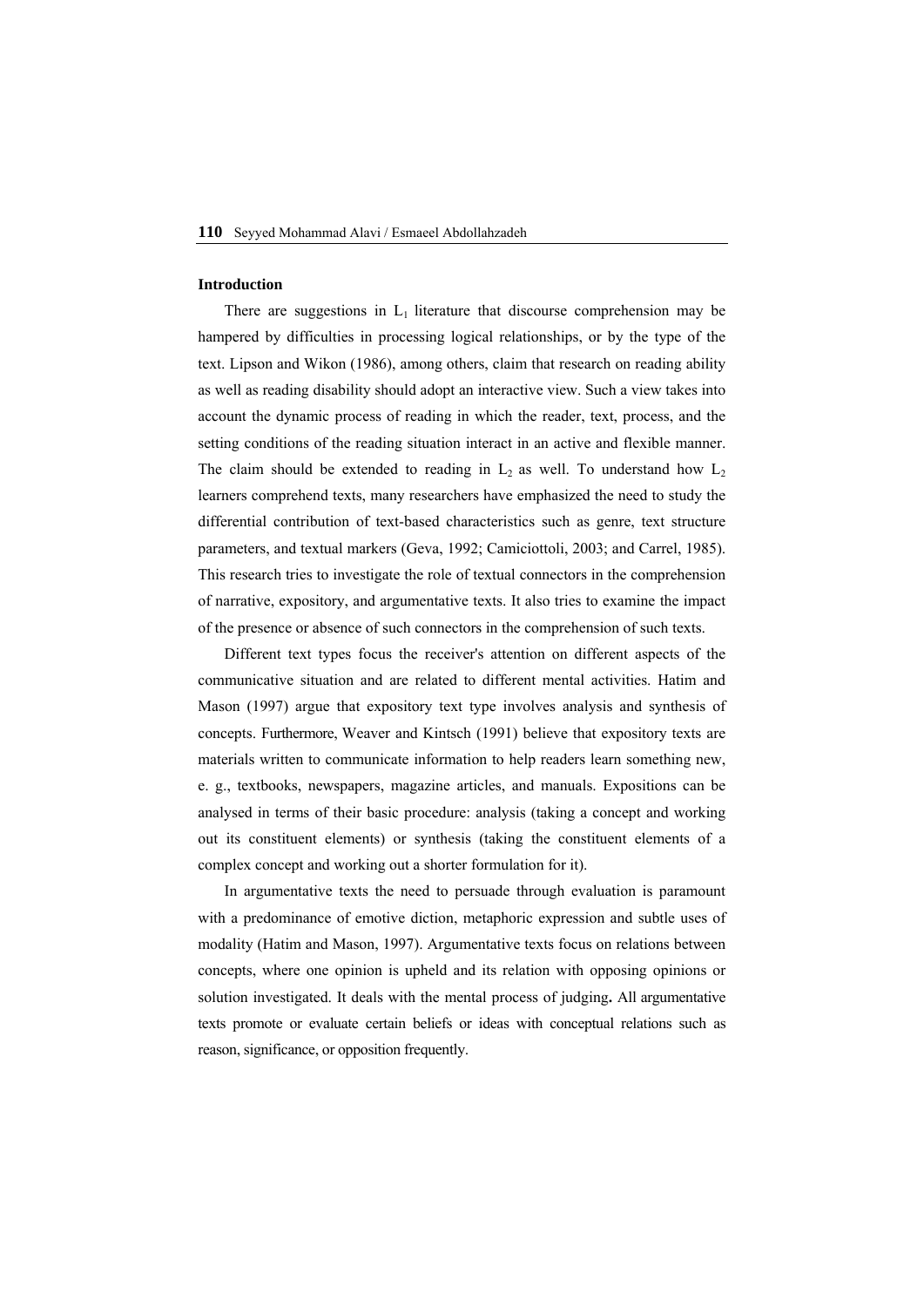Narratives construct a pattern of events with a problematic and /or unexpected outcome that entertains or instructs the reader or listener. They tend to induce 'visualization' in the reader as part of the reading process (Denis, 1982). They are stories written to entertain. The most common elements found in narrative texts are characters with goals and motives, event sequences, morals and themes (Graesser et al., 1991).

#### **Connectives, text types, and reading comprehension**

There have been a number of studies investigating the role of coherence signals (connectives) in text processing in narrative, and expository text types. For example, Sanders and Noordman (2000) focused on the cognitive status of these relations. Using reading verification and free recall tasks, they investigated the type of coherence relation between segments (e.g., problem-solution vs. list), and the implicit and explicit marking of the relations by means of signaling phrases in expository texts. Both factors affected text processing. Explicit marking of the relations resulted in faster processing but did not affect recall. Carrel (1985) argued that explicit teaching of various aspects of text structure and rhetorical organization of expository texts significantly increased the amount of information ESL students could recall. Furthermore, Joyce, et al. (1998) examined the effects of text genre and repeated reading on written language comprehension in younger and older healthy adults. Participants verified four text-based statements (i.e. explicit, implicit, contradicted, and elaborated) after reading expository, narrative, and procedural texts. Text genre, statement type, and repeated reading produced significant effects. Text genre influenced reading time, with expository passages being read faster than narrative and procedural passages, irrespective of age. In the same vein, Laura and Fuchs (2002) examined the reading difficulty of secondary students with learning disabilities in expository and narrative texts. The participants were administered two expository and two narrative texts. The results indicated that students had more difficulty with expository text than with narrative text in terms of reading fluency and comprehension. Also, Degand and sanders (2002) investigated the effect of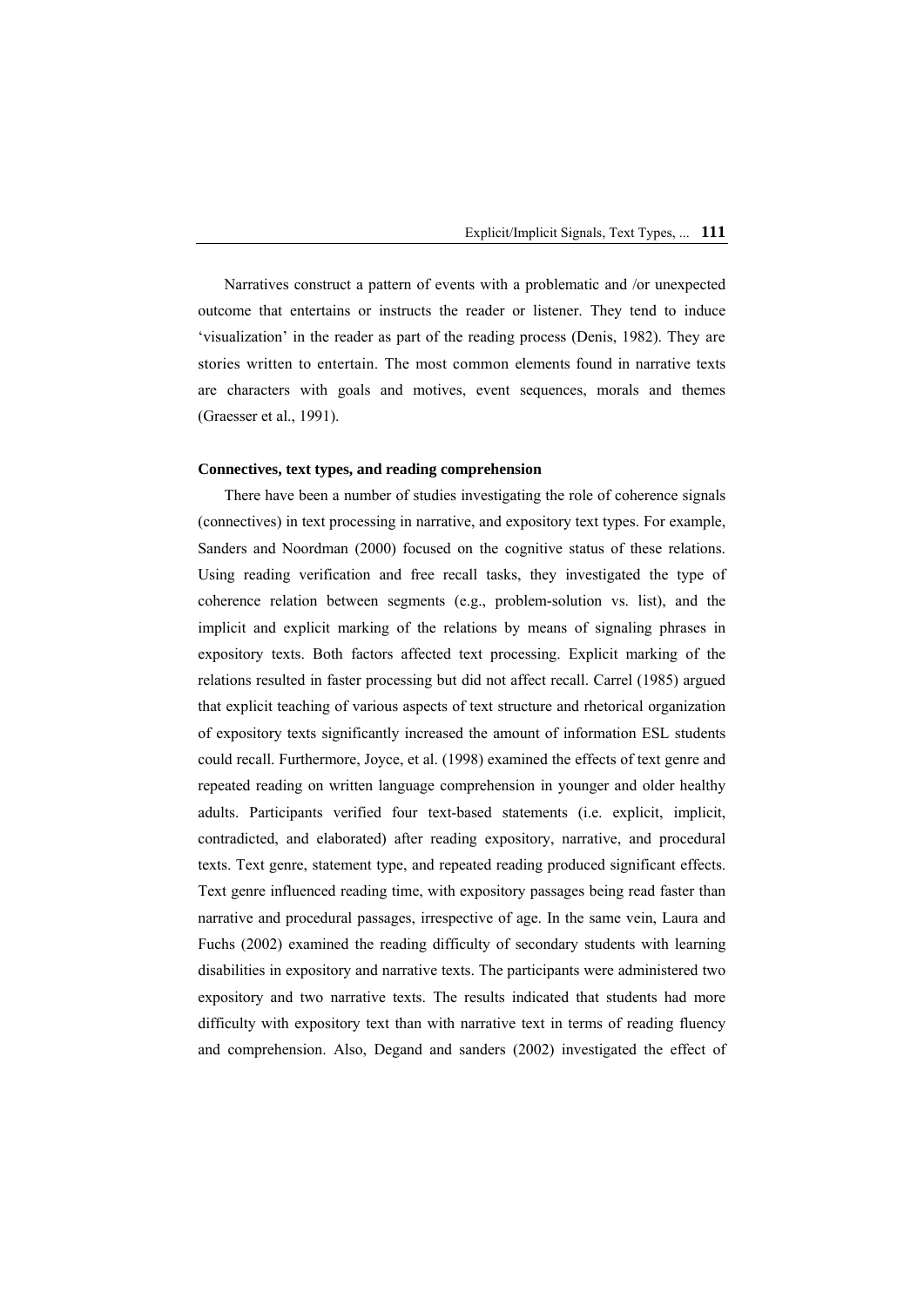causal connectives and signaling phrases in expository texts that were manipulated with respect to the presence or absence of linguistic markers. In some texts they manipulated the presence or absence of causal connectives, in others the presence or absence of causal signaling phrases. The comprehension questions focused either on a manipulated relation or on other parts of the text. The results showed that the implicit condition differed significantly from the explicit condition while the explicit versions did not significantly differ from each other.

#### **Statement of the problem**

Prior research on signals and reading comprehension suggests a complex picture of the relationship between text signals and comprehension skill. Some studies found no differences between good and poor readers in terms of their responses to signals (Britton, et al., 1982; Loman and Meyer, 1983). Others reported differential effects. In some studies less skilled readers benefited from the presence of connectors in text (Goldsmith, 1982; Marshall and Glock, 1978; Meyer et al., 1980; Chung, 2000). Other studies reported that skilled readers benefited from the presence of connectors more than less skilled readers (Johnston and Pearson, 1982; Zinar, 1990). Finally, Geva and Rayan (1985) reported both similar and differential effects, depending on the way in which logical connectors were included in text. There were positive effects of including connectors for both kinds of readers if the connectors were included and highlighted. If the connectors were not highlighted, only skilled readers benefited.

In the area of  $L_2$  research not much is known of the extent to which  $L_2$  learners with different levels of  $L_2$  proficiency can infer the logical relationships intended by textual markers, and the extent to which they can infer logical relations when these are not explicitly marked in text, and when the discourse mode varies from one type to another. To shed light on these issues, this research tries to delve into the way L2 readers at different proficiency levels approach different text types in which logical relations have been explicitly or implicitly marked, and integrate the macrostructure of the texts in their minds. To this end, the following main research question will be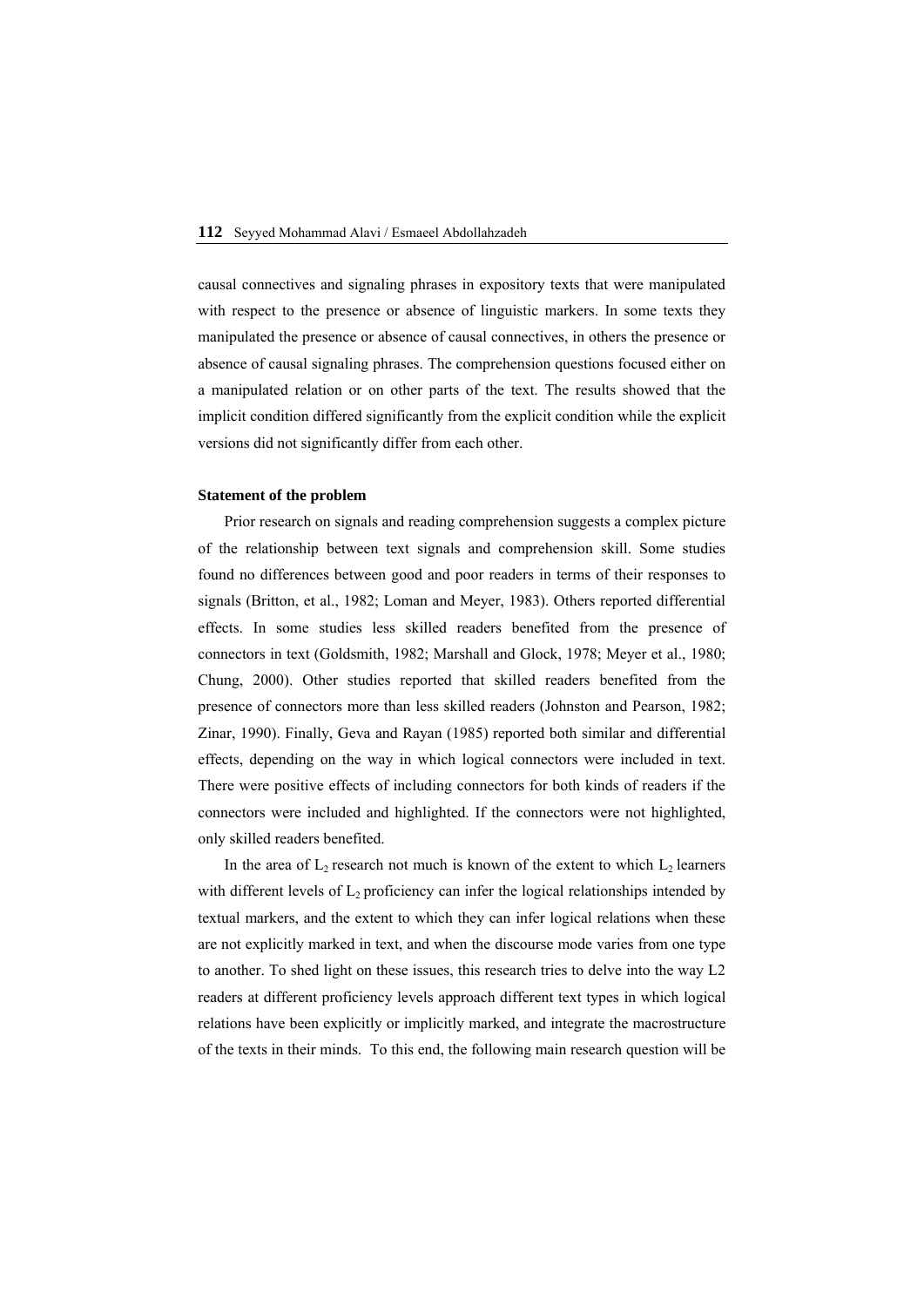investigated in this study: "Is there any significant difference among learners with low, intermediate, and high language proficiency in their comprehension of implicitly and explicitly-marked *narrative, expository, and argumentative* text types?"

This question has three parts. In the next section, the methodology used to deal with this question will be explained in further detail.

#### **Participants**

The participants for this study were 160 Iranian EFL university students studying science and technology, both male and female. They included junior and senior undergraduate EFL engineering university students who have their normal general English classes at Iranian universities. They were selected from a range of universities in Tehran, i.e., Iran University of Science and Technology, Shahid Rajaii Teacher Training University, Islamshahr Azad University, and Karaj Azad University. At the end of the experiment, 115 participants were qualified to be included in the final data analysis. The participants not included in the analysis were those who were not able to complete all the experiments according to instructions, as well as those who were not able to take all the three test versions.

#### **Instrumentation**

Three instruments were employed in this study: Michigan Language proficiency Test for classifying participants into a particular English proficiency level, The Explicit Test Booklet, and The Implicit Test Booklet. Each test booklet included six reading comprehension passages; two passages for each text type. The Explicit Test Booklet included passages with logical connectors present in them, and The Implicit Test Booklet included texts with the connectors absent in them.

The passages were selected from college level English textbooks, the Encyclopedia of Encarta (2002), and the Encyclopedia of Britannica (2002). Great attention was paid to select expository passages of general encyclopedic knowledge to avoid any bias in terms of the degree of topic familiarity. Narrative passages were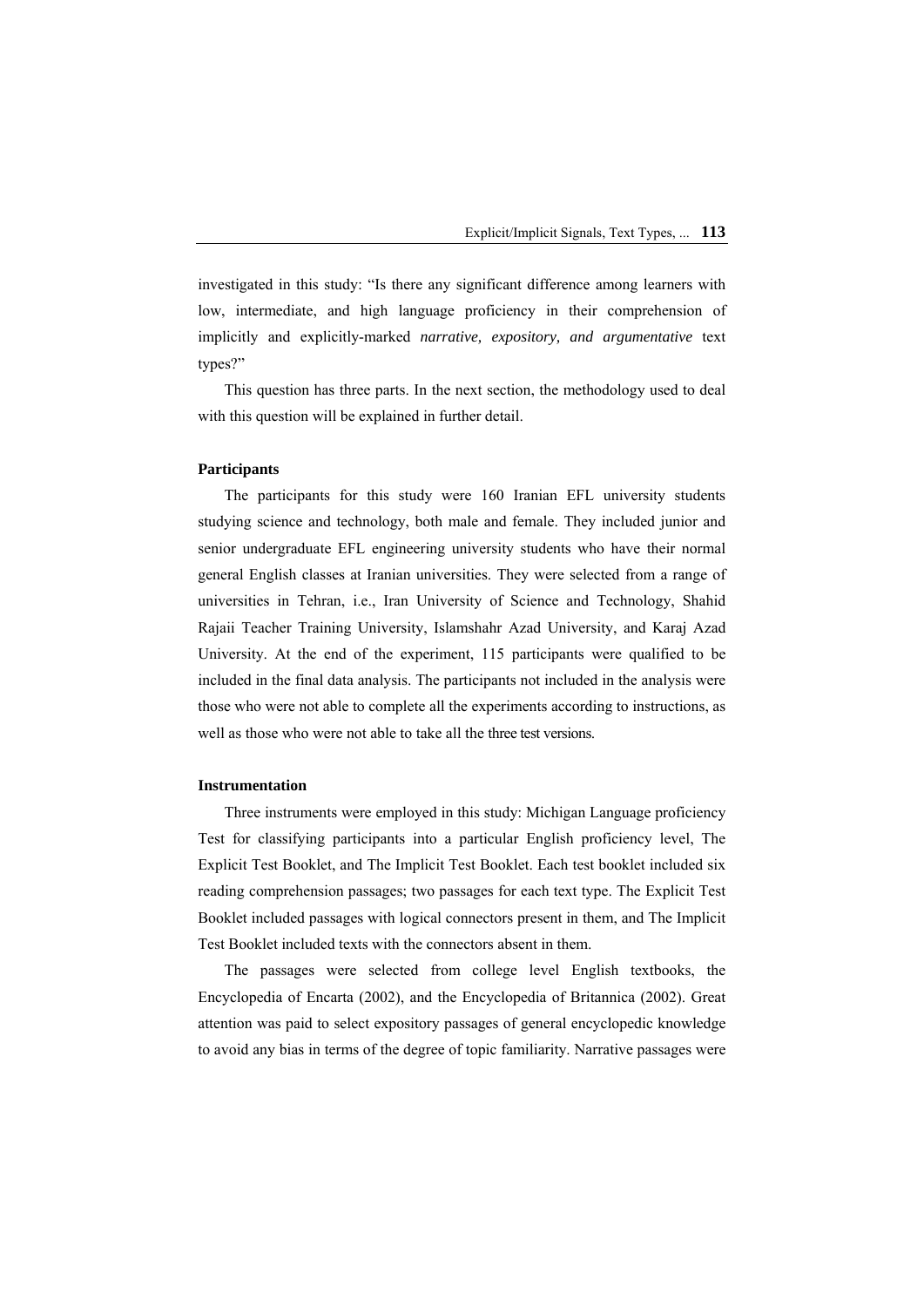chosen with great care to avoid the intervening effect of cultural familiarity of the topic. Argumentative passages were selected in such a way that the writer was presenting a thesis first, and then evaluating it in terms of the pros and cons of the argument, which was finally ended with the writer's attempt to persuade the reader to accept his antithesis as valid and justifiable.

Several passages of each text type that were deemed to be of comparably similar features were selected at the initial phase of the project. Then, for the trial administration, nine passages out of this pool of passages with comparable features in terms of length, word frequency, number of paragraphs, text type, and readability index were selected. These passages were then shown to three experienced instructors involved in teaching English reading courses, and were judged appropriate for the intended participants. After the trial administration, two passages were selected for each text type for the final administration, the features of which are explained in Table 1 below.

| Passage                                    | Word frequency |          | Paragraphs     | Flesch Kincaid<br>readability index |          |
|--------------------------------------------|----------------|----------|----------------|-------------------------------------|----------|
|                                            | Explicit       | Implicit |                | Explicit                            | Implicit |
| Argumentative 1 (Marine parks)             | 322            | 294      | 4              | 11.6                                | 9.5      |
| Argumentative2 (Animal<br>testing)         | 297            | 284      | 4              | 10.6                                | 8.1      |
| Expository1 (The question of<br>sacrifice) | 331            | 307      | 4              | 10.8                                | 8.7      |
| Expository2 (The diversity of<br>life)     | 292            | 262      | $\overline{4}$ | 12                                  | 10.8     |
| Narrative 1 (The question of<br>exercise)  | 280            | 262      | 4              | 11.7                                | 9.3      |
| Narrative2 (The Watergate)                 | 302            | 288      | 4              | 12                                  | 9.7      |

**Table 1. Features of the text types used in the study**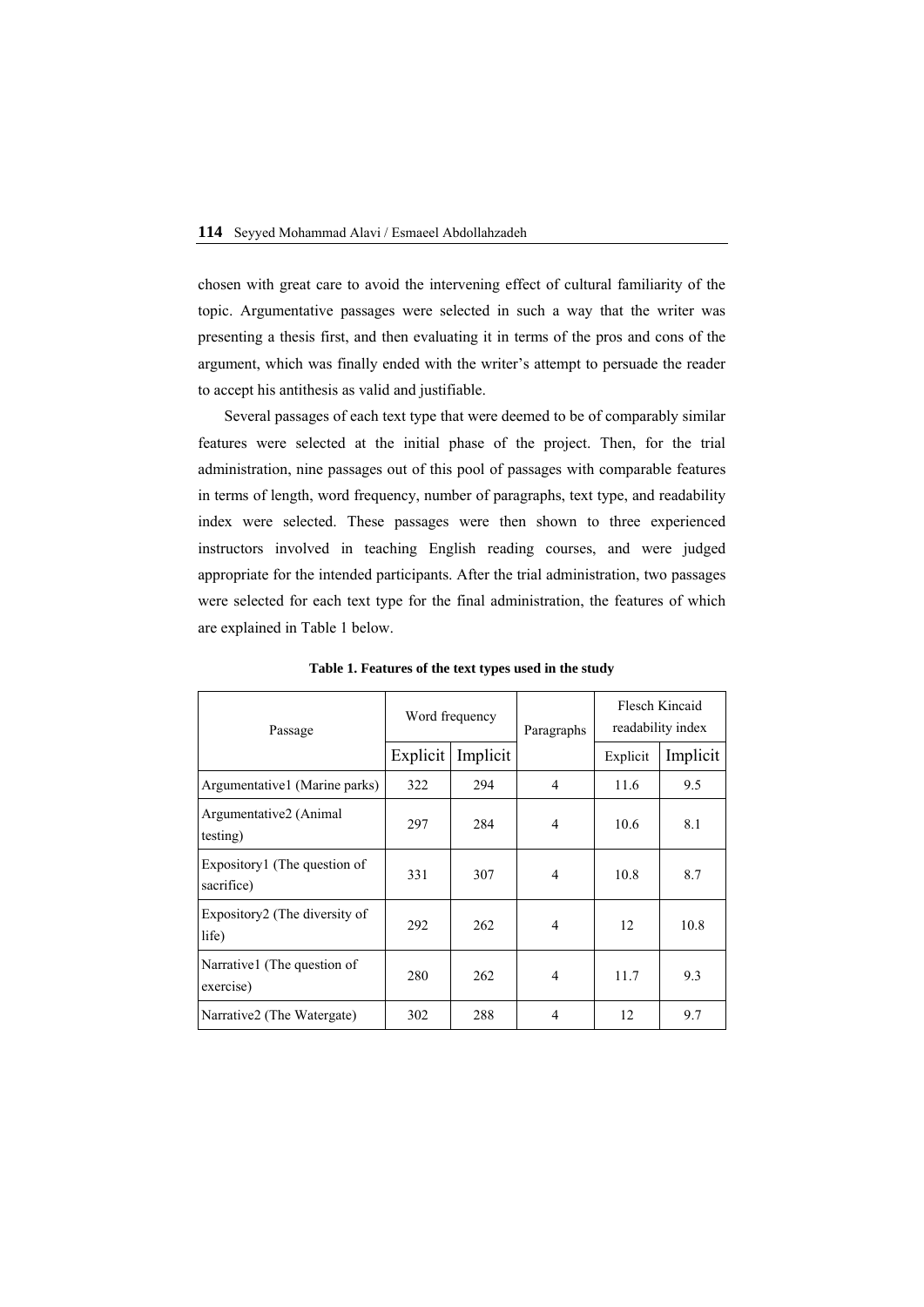Each passage included eight questions. The first five questions were of a matching type, testing the comprehension of logical relations of additive, adversative, causal, and temporal kind, as well as grammar. The completion of the matching test required matching the stem sentences with their appropriate endings from the possible options available. These questions were followed by three multiple-choice questions testing the understanding of the passage's main idea or gist, writer's tone in the passage (arguing, agreeing/disagreeing, sympathizing, etc.), inference, and detail. Therefore, these questions examine the integration of pre-and-post connective material, as well as micro and macro-propositional understanding of the texts.

#### **Procedure**

The developed instrument was piloted with a group of 19 EFL learners similar to the target population. The pilot version included three passages for each text type followed by twelve questions. The results of the administered test demonstrated that the number of the items as well as the number of the passages needs to be cut for each text type for practicality purposes to control for the time and fatigue factors. Therefore, two passages, and eight questions for each text type were included. Finally, each test booklet for the final administration included six passages and 48 items in total.

To develop the implicit versions of the texts, the scheme proposed by Halliday and Hassan (1976) for identifying the connectors in the texts was used. This scheme is used as a valid scheme for identifying logical connectors in the texts (Ventola, 1991; Jafarpour, 1991; Goldman and Murray, 1992; and Geva, 1992). This classification system discusses additive (e.g., in addition, for example, in particular, indeed, moreover, etc.), adversative (e.g., however, nevertheless, but, in contrast, etc.), causal (e.g., thus, consequently, therefore, as a result, so, etc.), and temporal (e.g., first, second, briefly, in short, finally, etc.) connectors. The selected passages were reviewed for these markers, and therefore the above-mentioned markers were edited out. The number of connectors deleted from the passages ranged from 13-16. This required minor manipulation of some sentences in the texts. These passages in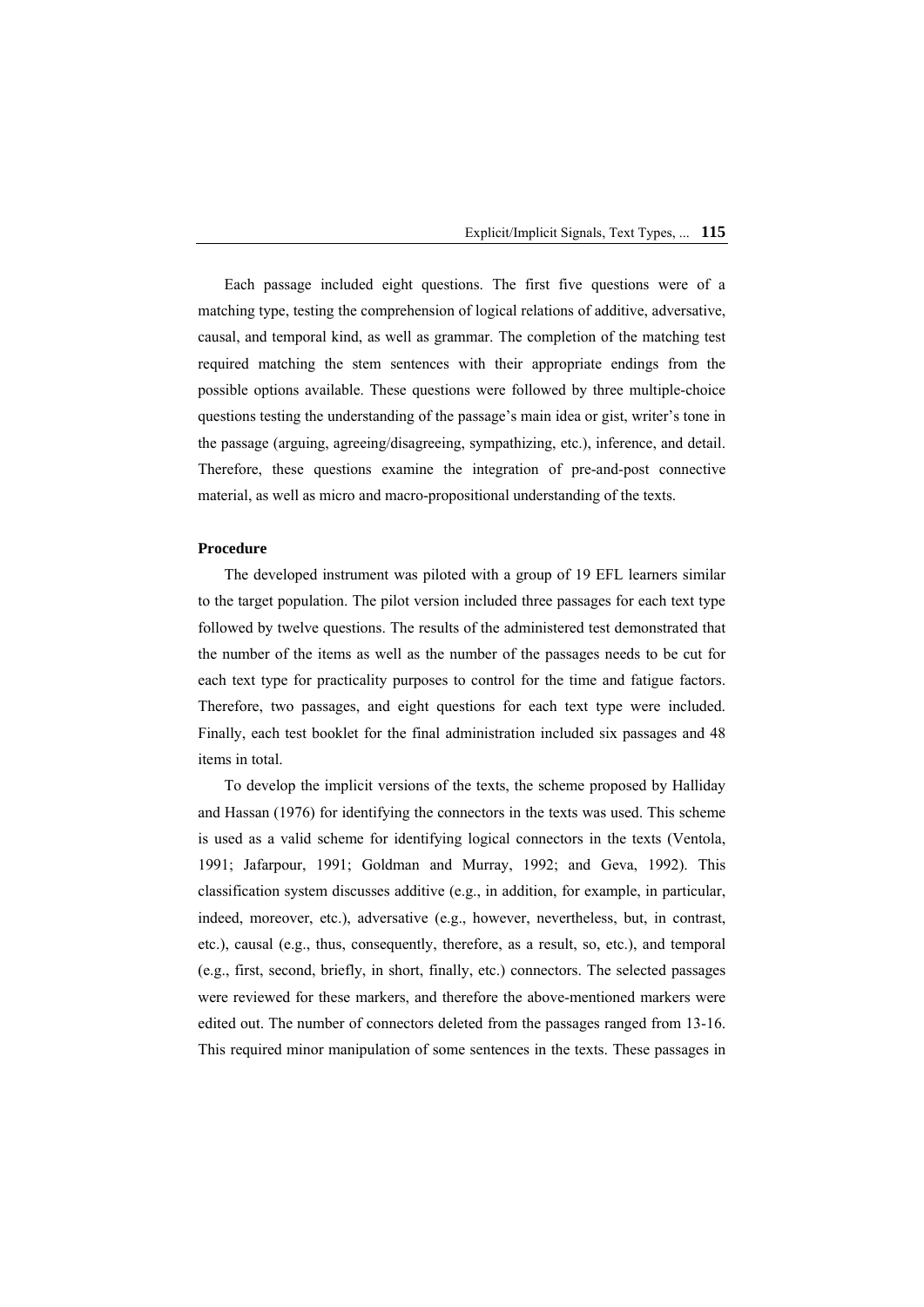the implicit version were followed by the same questions as in the explicit version with the same order and layout. Consequently, each test booklet consisted of six passages to be completed by each participant (two expository, two argumentative, and two narrative texts).

Participants took the tests in three sessions. For the first session, Michigan Language Proficiency Test was administered to determine the participant's level of language proficiency and to classify them into low, intermediate, and high language proficiency groups based on their mean (Mean=19.83 ) and standard deviation (SD= 6.77). In the remaining two sessions each lasting 1.5 hours, the participants took the reading tests. Then, for the first administration of the tests, each subject was assigned to a test booklet which contained six reading passages (two passages for each text type). To counterbalance the administration of the tests, half of the participants took the explicit version, and the other half took the implicit version. 18 days later, in the third session, the participants in the first half were assigned the implicit booklet, while those in the second group took the explicit version. Also, the reliability and validity of the instruments were calculated. Table 2 demonstrates high reliability estimates of the instruments in both versions.

**Table 2. Reliability estimates for each instrument** 

| <b>Number of cases</b> | Number of items | <b>Explicit version</b> | <b>Implicit version</b> |
|------------------------|-----------------|-------------------------|-------------------------|
|                        |                 | Alpha= $.81$            | Alpha= $.78$            |

To investigate the concurrent validity of both test versions, the correlation between the language proficiency test and each of the test versions was calculated. The results of the validity analysis also demonstrate a significantly high degree of validity for each of the test booklets.

**Table 3. Validity results for each instrument** 

| <b>Correlations</b>  | <b>Explicit version</b> | <b>Implicit version</b> |
|----------------------|-------------------------|-------------------------|
| Language proficiency | $62**$                  | 68**                    |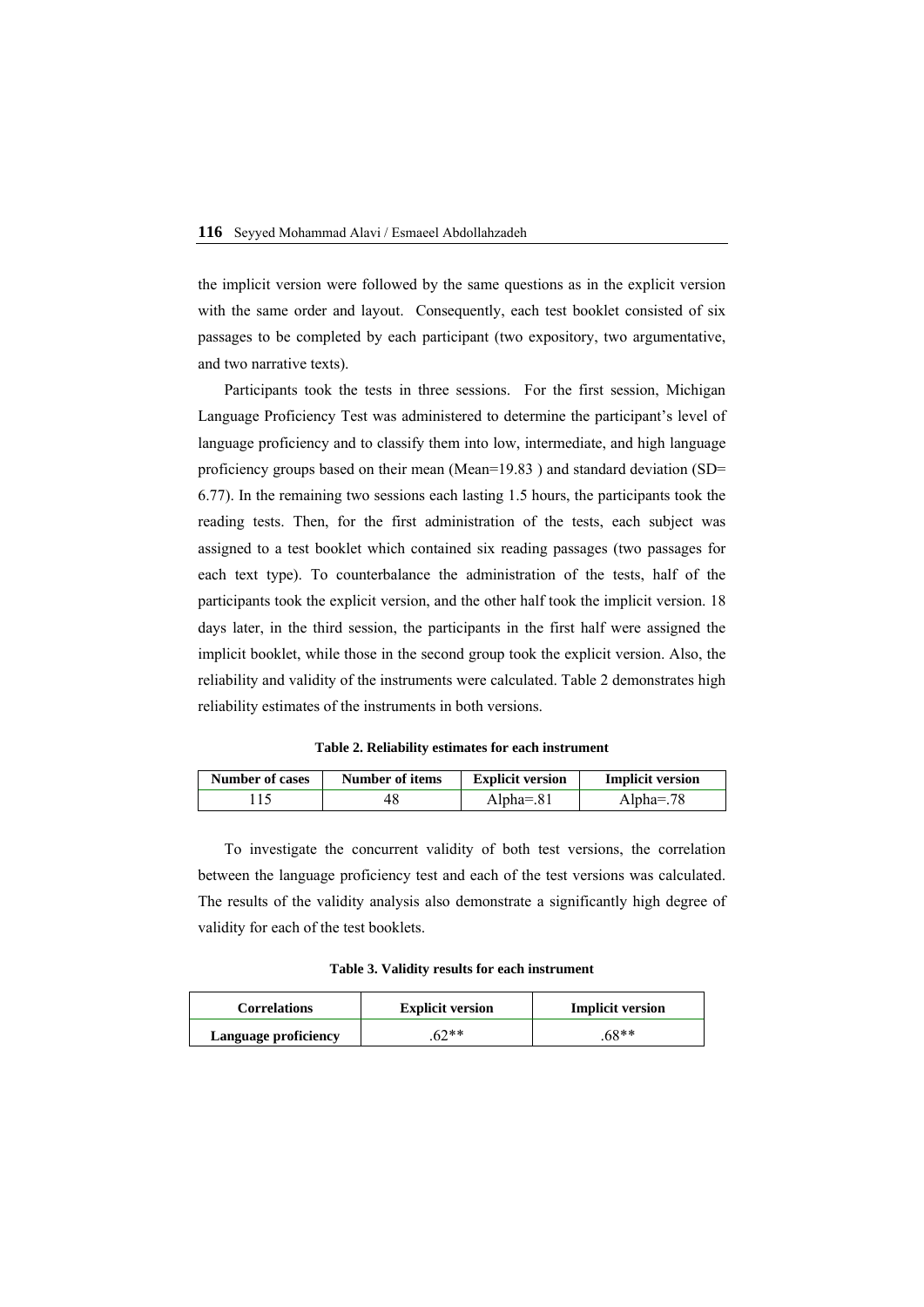The performance of the subjects in each text type was scored. A score of one for each correct response and a score of zero for incorrect responses were inserted. The participants' mean scores, and differences in their performances on each text type were compared using descriptive statistics, and multiple analysis of variance, as well as Repeated Measures ANOVA.

## **Results**

First, a description of the performance of the participants in different text types and versions is presented in Table 4.

| <b>Text type</b>                 | Level        | <b>Mean</b> | <b>Std. Deviation</b> |
|----------------------------------|--------------|-------------|-----------------------|
| <b>Explicit Narrative</b>        | Low          | 6.47        | 1.922                 |
|                                  | Intermediate | 8.52        | 3.080                 |
|                                  | High         | 11.86       | 2.308                 |
|                                  | <b>Total</b> | 8.86        | 3.220                 |
|                                  | Low          | 6.00        | 2.236                 |
| <b>Explicit</b>                  | Intermediate | 7.68        | 2.648                 |
| <b>Expository</b>                | High         | 10.81       | 3.516                 |
|                                  | <b>Total</b> | 8.03        | 3.103                 |
|                                  | Low          | 6.13        | 1.767                 |
| <b>Explicit</b>                  | Intermediate | 7.32        | 2.273                 |
| <b>Argumentative</b>             | High         | 10.81       | 2.994                 |
|                                  | <b>Total</b> | 7.80        | 2.773                 |
|                                  | Low          | 5.73        | 1.534                 |
| <b>Implicit Narrative</b>        | Intermediate | 7.53        | 2.464                 |
|                                  | High         | 11.48       | 2.064                 |
|                                  | <b>Total</b> | 8.02        | 2.871                 |
|                                  | Low          | 4.60        | 1.682                 |
| Implicit                         | Intermediate | 6.90        | 2.421                 |
| <b>Expository</b>                | High         | 10.48       | 2.379                 |
|                                  | <b>Total</b> | 7.25        | 2.877                 |
|                                  | Low          | 3.60        | 1.724                 |
| Implicit<br><b>Argumentative</b> | Intermediate | 6.63        | 2.709                 |
|                                  | High         | 9.43        | 2.976                 |
|                                  | <b>Total</b> | 6.75        | 3.095                 |

**Table4. Descriptive statistics for groups' performances on different text types**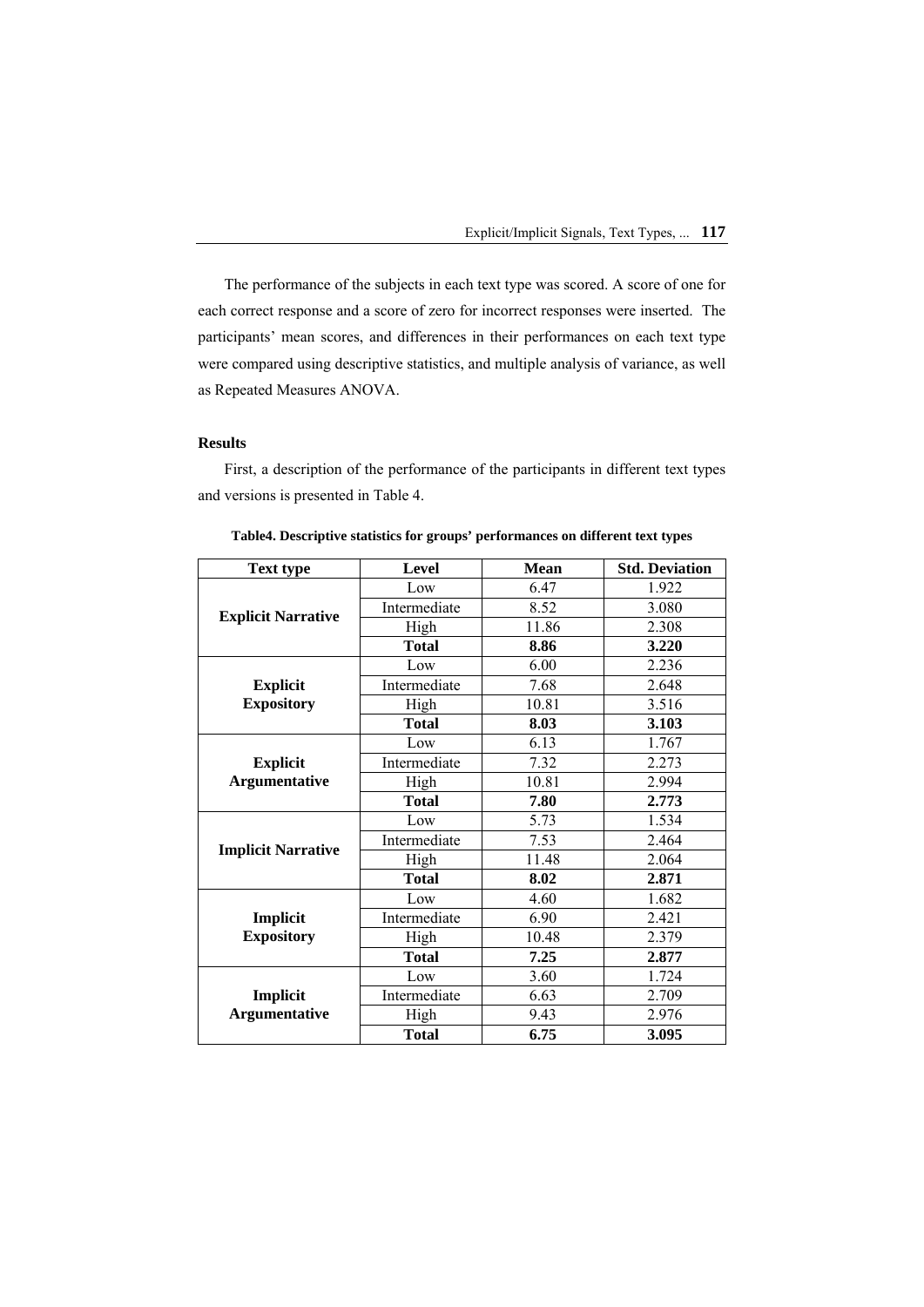### **118** Seyyed Mohammad Alavi / Esmaeel Abdollahzadeh

Total mean scores demonstrate that the participants' overall performance on the explicit argumentative texts is lower than their performance on explicit expository texts, which is also lower than that on the explicit narrative texts. Overall mean performances for the implicit text types also demonstrate the same pattern of performance. We notice that all the three learner levels find the implicit argumentative texts more difficult than the other text types and versions.

To find out whether there are any significant differences in the performance of the participants across different versions and text types in different groups, an overall Repeated Measures ANOVA was conducted. The results are presented in Tables 5 and 6 below.

## **Table5. Repeated Measures ANOVA within subjects effects across text, version, and learner level**

| <b>Source</b>               | df             | <b>Mean Square</b> | F      | Sig. |
|-----------------------------|----------------|--------------------|--------|------|
| Text type                   | $\overline{c}$ | 59.991             | 11.450 | .00  |
| Text type * level           |                | 1.059              | .202   | .93  |
| Version                     |                | 111.551            | 20.289 | .00. |
| Version * level             | $\mathfrak{D}$ | 5.863              | 1.066  | .34  |
| Text type * version         | $\overline{c}$ | 7.044              | 2.212  | .11  |
| Text type * version * level |                | 4.841              | 1.520  | .19  |

## **Table6. Tests of Between-Subjects Effects**

| <b>Source</b>    | <b>Type III Sum</b><br>of Squares | df | <b>Mean Square</b> | F        | Sig.     |
|------------------|-----------------------------------|----|--------------------|----------|----------|
| <b>Intercept</b> | 26463.470                         |    | 26463.470          | 1577.733 | $.000\,$ |
| Language level   | 1714.668                          |    | 857.334            | 51.114   | .000     |

The results of the Repeated Measures ANOVA within and between subjects effects demonstrated significant differences across the texts, versions, and the three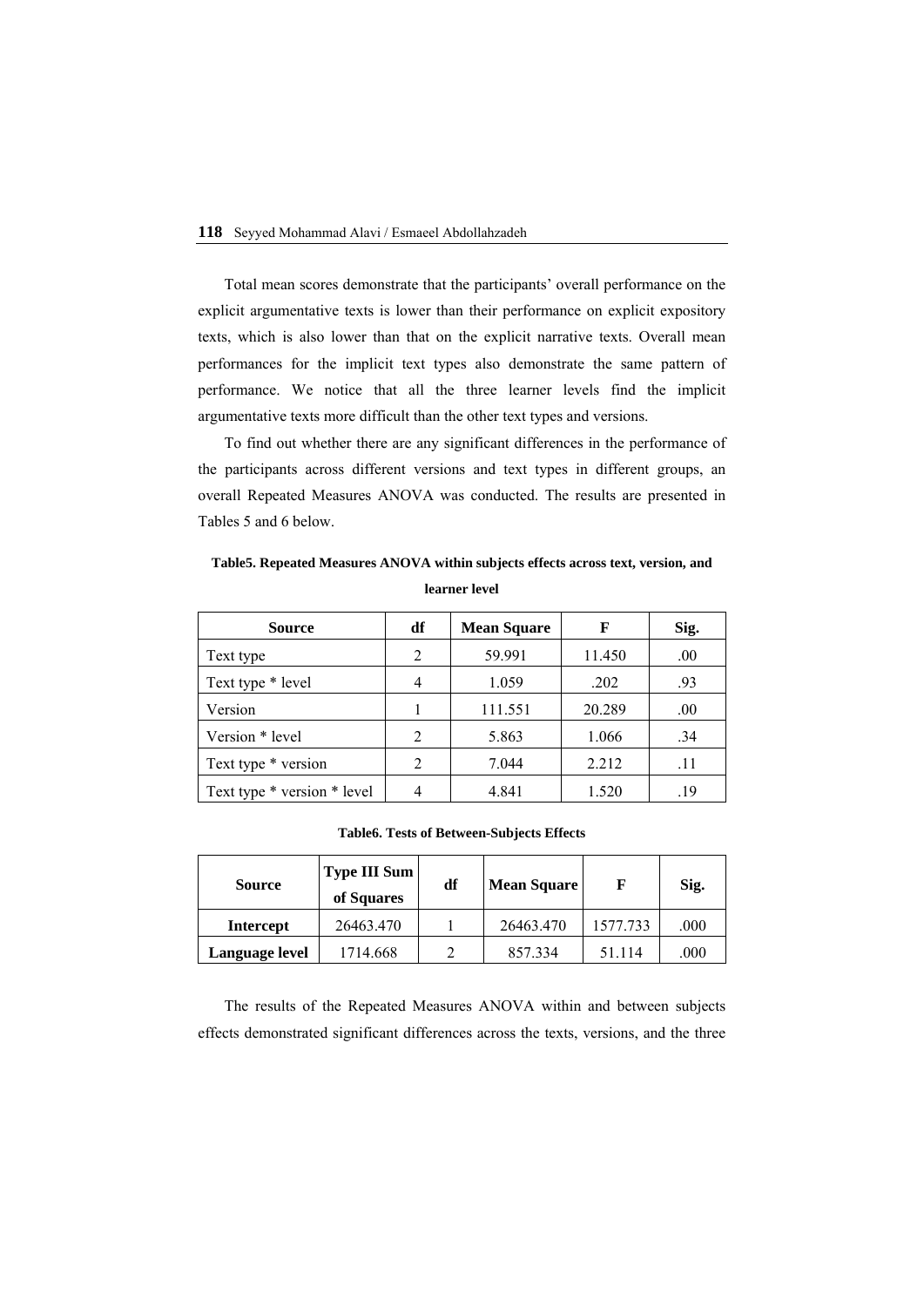language levels investigated in this study. Moreover, no interactions between text type and language level, text type and text version, nor between text type, version, and language level were noticed.

To find out where these significant differences lie, an overall post hoc analysis was conducted. Table 7 presents the results of the Scheffe analysis for different groups' performances on all the texts and their versions among the three learner levels. The results demonstrate significant differences between the three learner levels in all the implicit versions, and some of the explicit versions of the texts.

| <b>Dependent</b><br><b>Variable</b>  | (I)Level     | (J) level    | Mean<br>Difference (I-J) | Std.<br>Error | Sig. |
|--------------------------------------|--------------|--------------|--------------------------|---------------|------|
| <b>Explicit</b><br><b>Narrative</b>  | Low          | intermediate | $-2.05*$                 | .798          | .040 |
|                                      |              | high         | $-5.39*$                 | .957          | .000 |
|                                      | Intermediate | high         | $-3.34*$                 | .695          | .000 |
|                                      | Low          | intermediate | $-1.80*$                 | .647          | .024 |
| Implicit<br><b>Narrative</b>         |              | high         | $-5.74*$                 | .777          | .000 |
|                                      | Intermediate | high         | $-3.94*$                 | .564          | .000 |
|                                      | Low          | intermediate | $-1.68$                  | .782          | .103 |
| <b>Explicit</b><br><b>Expository</b> |              | high         | $-4.81*$                 | .939          | .000 |
|                                      | Intermediate | high         | $-3.13*$                 | .682          | .000 |
|                                      | Low          | intermediate | $-2.30*$                 | .657          | .003 |
| Implicit<br><b>Expository</b>        |              | high         | $-5.88*$                 | .789          | .000 |
|                                      | Intermediate | high         | $-3.58*$                 | .573          | .000 |
| <b>Explicit</b><br>Argumentative     | Low          | intermediate | $-1.18$                  | .666          | .211 |
|                                      |              | high         | $-4.68*$                 | .799          | .000 |
|                                      | Intermediate | high         | $-3.49*$                 | .580          | .000 |
| Implicit<br>Argumentative            | Low          | intermediate | $-3.03*$                 | .749          | .000 |
|                                      |              | high         | $-5.83*$                 | .898          | .000 |
|                                      | Intermediate | high         | $-2.80*$                 | .653          | .000 |

**Table 7. Scheffe analysis of the performances of the three groups on texts and versions** 

As for the first part of the research question of the study, we notice that for all the three groups, the overall test performance in explicit narrative texts is higher than that in the implicit version. The results of the analysis in Table 7 present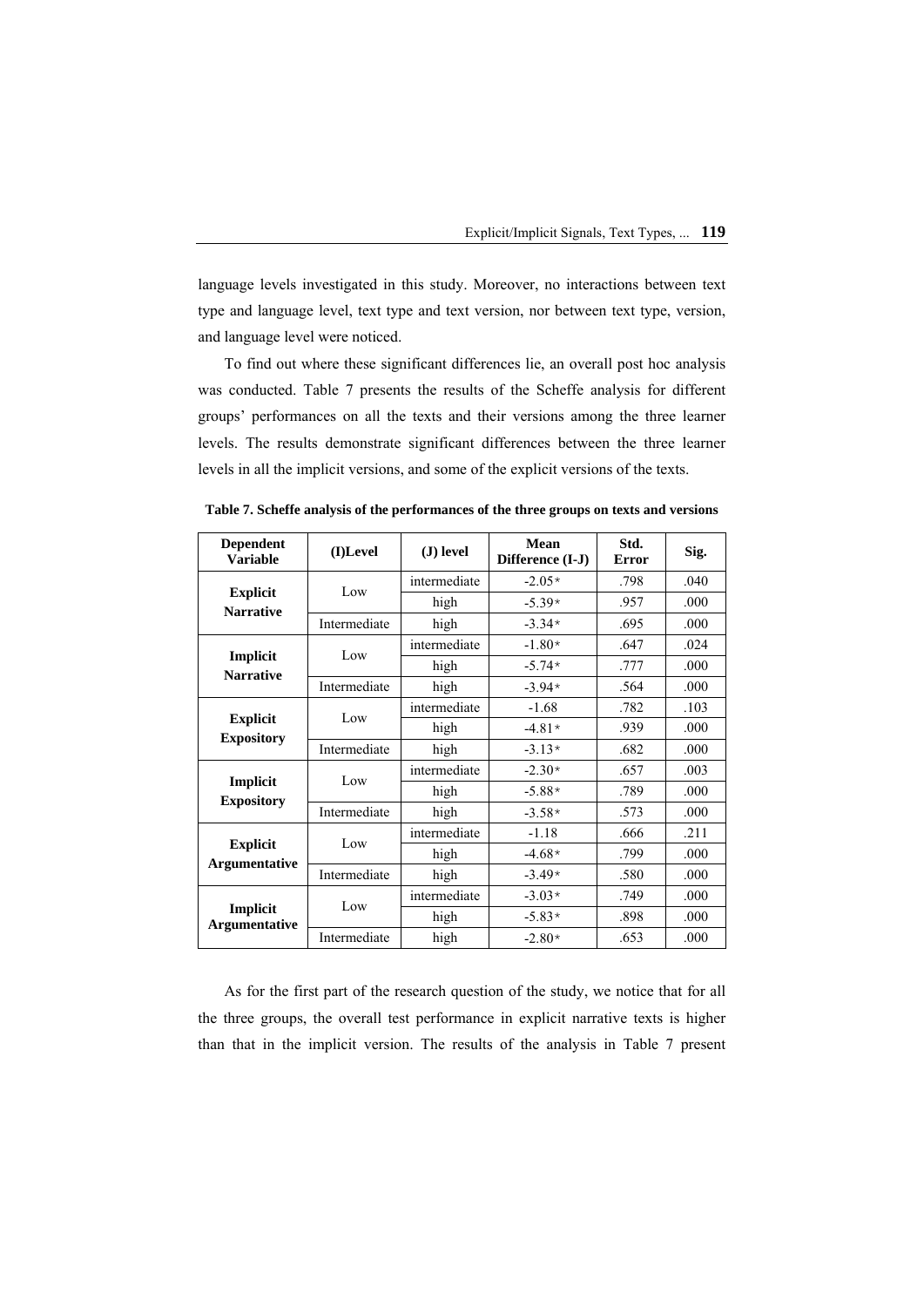significant differences in performances of the three groups in both versions of the narratives. The intermediate group outperformed the low, and the high group outperformed both groups. This shows that with an increase in proficiency, readers' understanding of narratives increases too. This pattern happens in the implicit narrative version too.

As for the second part of the research question, it was noticed that the groups' performances on the explicit expository texts are different from those on the explicit narrative texts. In the explicit version of the expository texts, differences between the low and intermediate groups cannot reach the point of significance. However, in the implicit version, this difference gets significant. Moreover, the high level group outperformed both learner levels in both implicit and explicit expository texts.

The results for the third part of the research question showed that the performance of the participants on the argumentative texts showed a pattern similar to the low and intermediate group's performance in the expository texts. In the explicit version of argumentative texts, there is no significant difference between the low and intermediate learner groups, while this difference becomes evident in the implicit version. That is, the intermediate group outperforms the low level group when the connectors in the texts are not present. However, the high group outperformed both groups in a significant manner. In sum, the high group outperforms both low and intermediate groups on all the three explicit text types and their relevant implicit versions.

#### **Discussion**

The analysis of the results for the first part of the research question demonstrated significant differences between all the three learner levels in explicit and implicit narrative texts. The same pattern of difference was noticed for the three groups in the implicit version. This finding simply shows that narrative comprehension is a function of reading proficiency level, both in the explicit and in the implicit condition.

Results for the second part of the research question demonstrated significant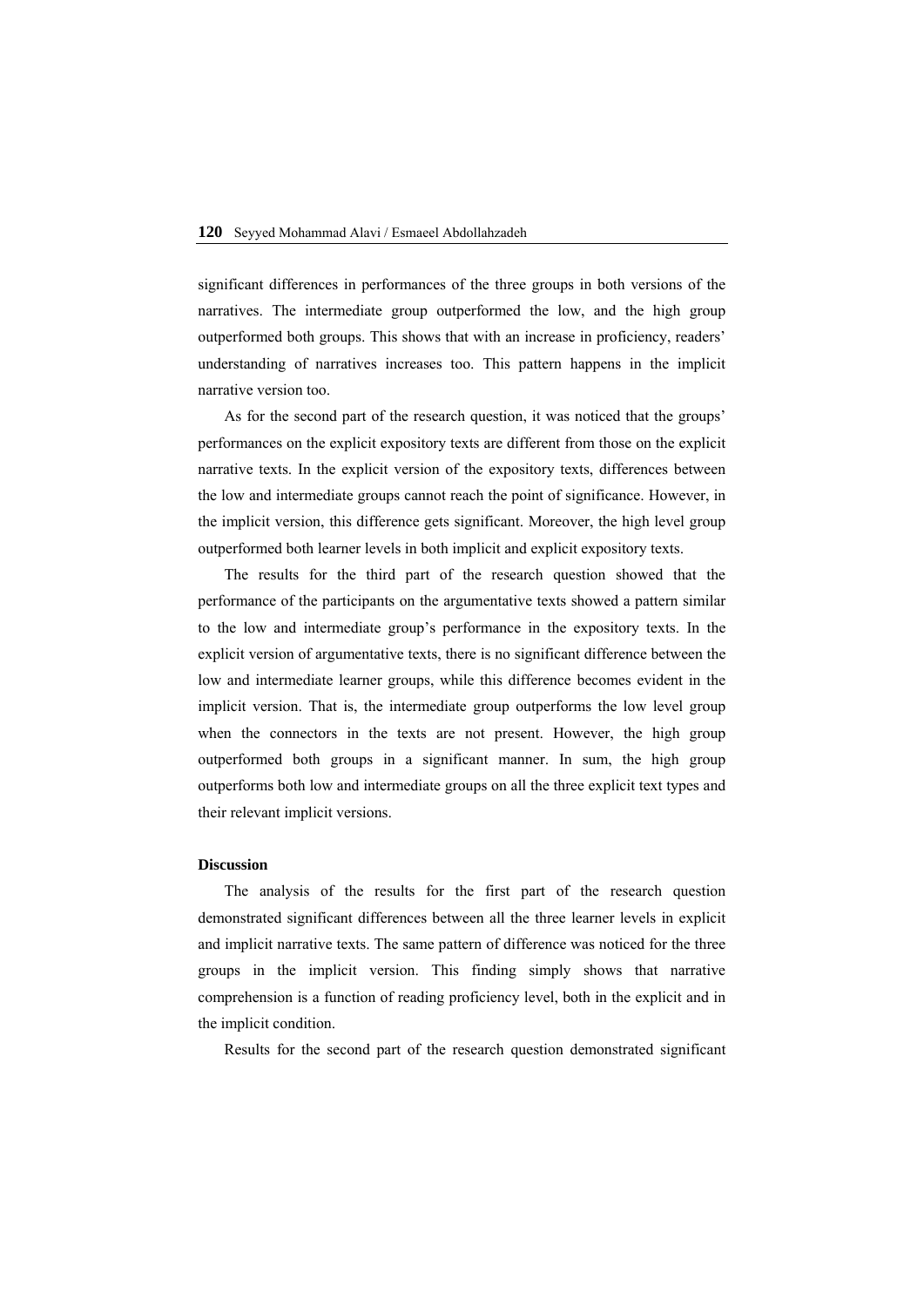differences between the high group, on the one hand, and both intermediate and low groups, on the other hand, in their comprehension of expository texts. Contrary to the differences noticed between intermediate and low group in the explicit and implicit narrative version, we do not see any significant differences between the two groups in the explicit expository version. This finding is in line with Chung (2000), and Ozono (2002), as far as L2 learners are concerned (Chinese and Japanese readers of English were investigated in these studies respectively). Chung (2000) found that the low group's performance was as good as the intermediate group in signaled texts. Furthermore, Ozono (2002) found that both high and low groups gained higher degrees of comprehension in the explicit texts. Expository texts are assumed to be more difficult to process than narrative texts because of the undergraduates' less experience with such texts, as well as their limited domainrelevant knowledge (Geva, 2004; Bialystock and Rayan, 1986). Both groups are challenged by the need to note and process micro and macro-structure of the texts. This finding is further supported by Geva (2004) who found no significant differences among good and poor readers on unfamiliar texts. However, the two groups' differences get significant in the same texts in the implicit version. Similarly, in Geva's study underachievers' scores were drastically impaired on the implicit expository texts. Interestingly, one can safely claim that this difference in the implicit version is attributable to the absence of connectives. It seems that the low group can enjoy the service of connectors in the explicit versions of expository texts to have a satisfactory performance on a par with the intermediate group.

The high group's performance is significantly higher than the other two groups in these kinds of texts too. In a similar vein, Zinar (1990), and Loman and Mayer (1983) found that better readers recalled more causal relations in the explicit condition than the low-group readers. The low group, however, falls behind the intermediate group in the implicit version of the expository texts. In the implicit version, they are denied the service of logical connectors which could have helped them develop a structure strategy to round off the difficulty of processing expository texts (Walker and Meyer, 1982). This idea is also supported by Meyer (1984) who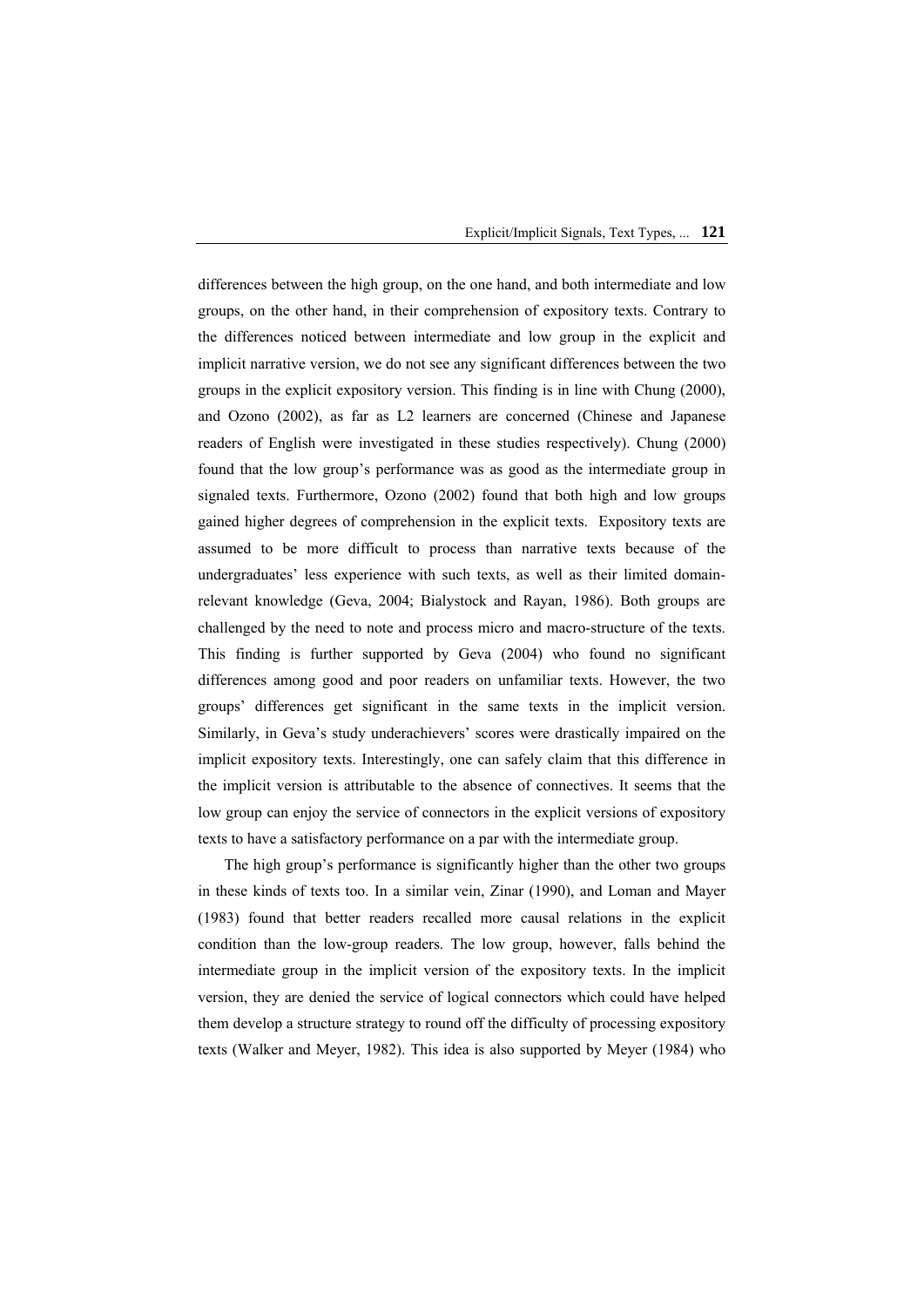found that signals helped less skilled readers increase their understanding of difficult unfamiliar texts.

The performance of the participants in the argumentative texts followed a pattern similar to that in the expository texts. Unfortunately, there is scarcely any research on the role of connectors and their absence in understanding argumentative texts. Nonetheless, some educators argue that argumentative writing is the most challenging type of writing "because students do not understand argument" (Gleason, 1999, p. 81). The explicit argumentative texts appear to be as challenging for the low group as for the intermediate group. This idea is further corroborated as we examine the overall mean performances of the groups on the three text versions. Argumentative texts proved to rate the lowest means in the overall analysis. However, similar to their performance on the implicit expository version, the intermediate group outperforms the low group in the implicit argumentative version in a significant manner. This shows that when the connectors are absent in the same texts, low level group may not be able to integrate the micro or macro propositional content of the argumentative texts as efficiently as when such texts enjoy such textual organizers. It is argued that poor comprehenders tend to use a listing strategy through which they list all content in memory as being equal in importance (Spyridakis, 1989; Meyer, 1984). The inclusion of these signals can theoretically aid the low level groups identify the relationships between propositions and their hierarchical relations to the content and topic, thus facilitating their comprehension of such challenging texts.

It is interesting to see why in the connective-present expository and argumentative texts, we see no significant differences between the low and intermediate groups, while such a difference emerges in the implicit versions of such texts. This can be related to the presence of connectives. Connectives are supposed to give 'texture' to a text and specify the way in which what is to follow is systematically connected to what has gone before (Halliday and Hassan, 1976). In this way, connectives let the readers sense a 'unity of purpose' from structurally independent propositions (Ben-Anath, 2005), i.e. they help readers identify the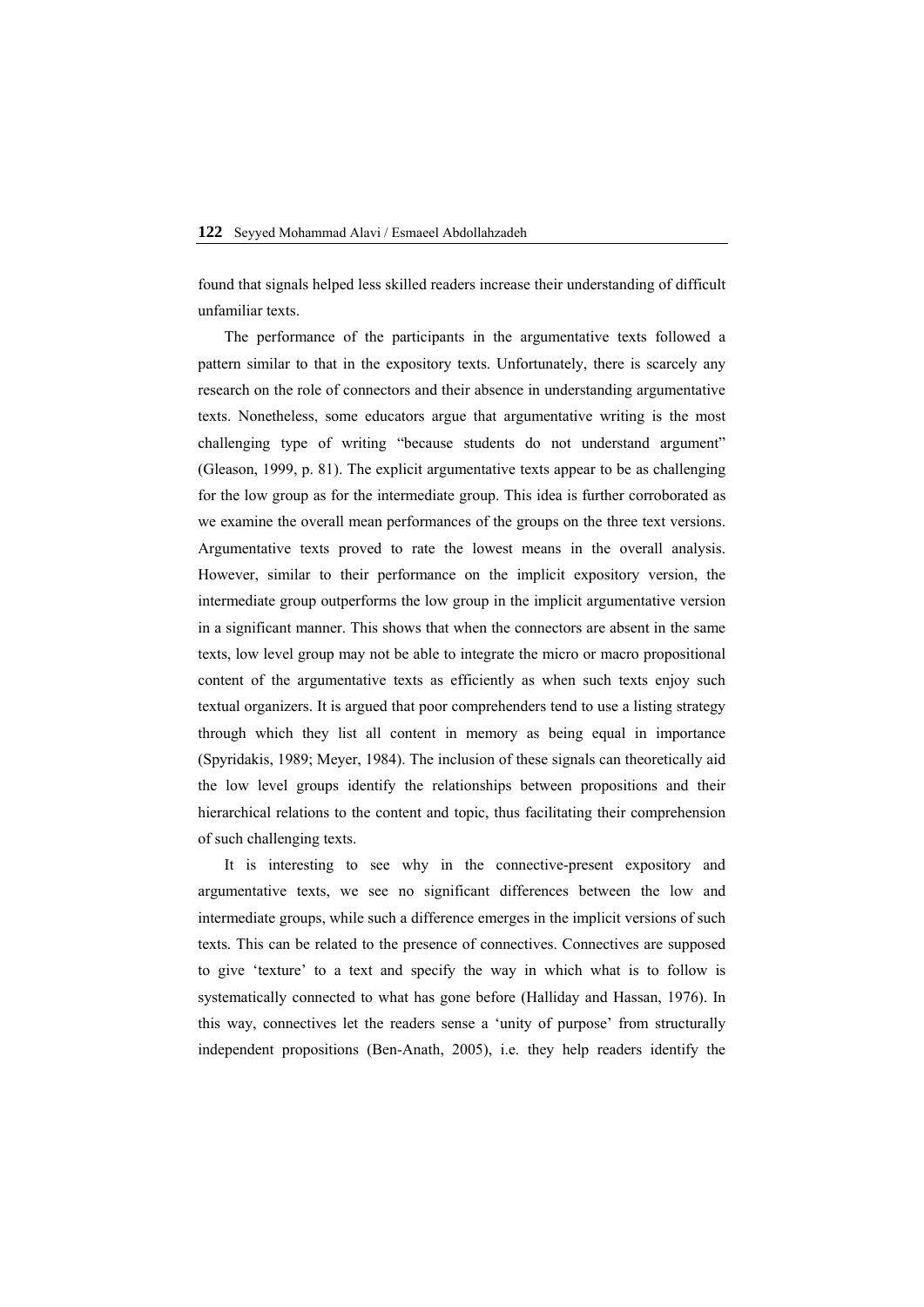thematic relations between the units of discourse.

The results could be explained through a cognitive approach too. The cognitive approach assumes that text comprehension is the result of a cognitive representation of meaning conveyed by the propositions constituting a text. This idea is mainly grounded in Sperber and Wilson's (1987) relevance principle. Accordingly, communication is guided by an infinite variety of assumptions and beliefs that interlocutors may draw upon to derive appropriate inferences. At the same time, as Sperber and Wilson argue, humans try to organize and streamline these assumptions by allocating cognitive resources to identify and process information that is most relevant to the discourse context. As such, the reader must exert auxiliary processing effort to sort through and identify the most relevant contextual effect pertinent to the communicative situation. What is the role of connectives then? Connectives function as procedural devices that help readers process the resulting contextual effects. Each contextual effect is relevant to a preceding proposition because the readers construct appropriate inferences from the possible assumptions generated.

Based on such a cognitive perspective, the procedural nature of connectives enables the readers to achieve a level of optimal relevance. Thus, linguistic devices such as connectives, in addition to signaling thematic relations (Halliday and Hassan, 1976), serve a cognitive function to constrain the potential contextual effects that emerge by limiting and identifying relevant assumptions, and therefore aiding the readers to get to an appropriate interpretation of the communication at hand.

In sum, connectives serve to constrain the degree of relevancy of propositions and thus may be viewed as procedural signals that enable optimum rewards of interpretation at minimum processing costs. This perspective gives connectives a more central role in function which goes beyond Halliday and Hassan's perspective which is a linguistic perspective. Thus, connectives can be "conceived as procedural instructions for constructing a semantic representation" (Caron, 1997, p. 70). That is the meaning schemas of linguistic markers help identify the relevant features of context which must be taken into account.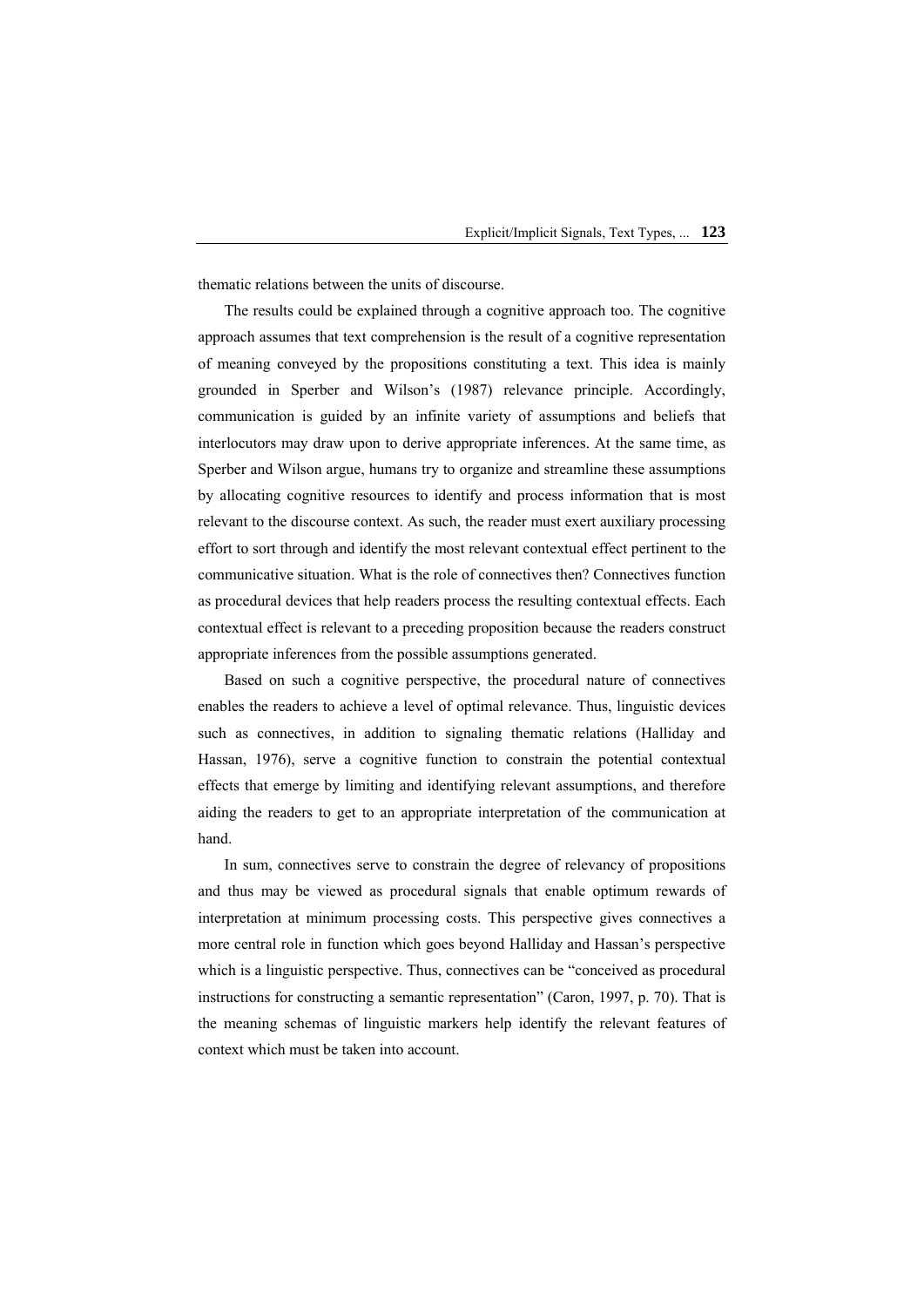We can argue that both language ability, and by extension cognitive control, and explicit or implicit condition (presence or absence of linguistic signals), and type of text can affect the performance of the undergraduate EFL participants.

The results of this study can help language teachers with greater insight into the nature of different text types and how they are approached and processed by learners at different proficiency levels, and thus help instructors take the new information into account. The results may also help writing instructors and researchers discover whether there are differential effects of textual markers on comprehension at different proficiency levels. Moreover, the results could pave the ground for extending the findings to investigate the impact of logical connectors on comprehension in other skills (e.g., speaking, and listening).

## **References**

- Alavi, S. M. (1997). *An Examination of the usefulness of rhetorical structure theory (RST) in testing reading comprehension*. Unpublished PhD dissertation, University of Lancaster, Department of Linguistics and Modern Languages.
- Beau Grande, R. D. & Dressler, W. (1981). *Introduction to text linguistics*. London: Longman.
- Ben-Anath, D. ( 2005). The Role of Connectives in Text Comprehension. *Columbia University Working Papers in TESOL and Applied Linguistics*, 5, 2:1-27
- Biber, D. (1989). A typology of English texts. *Linguistics*, 27: 3-43
- Britton, B. K. Glyn, S. M. Meyer, B. J. F.; & Pen Land, M. J. (1982). Effects of text structure on the use of cognitive capacity during reading. *Journal of ducational Psychology*, 74: 51-61
- Camiciottoli, B. C. (2003). Metadiscourse and ESP reading comprehension: An exploratory study. *Reading in a Foreign Language*, 15 (1), 51-69
- Carrel, P. L. (1985). Facilitating ESL reading by teaching text structure. *TESOL Quarterly*, 19 (4) 727-753
- Celce-Murcia, M. & Larsen- Freeman, D. (1999)., *The Grammar book: An ESL/EFL teacher's course*. Newbury House: Rowley M.A.
- Chung, S. L. (2000). Signals and reading comprehension-theory and practice. *System,* 28: 247-259
- Degand, L. & Sanders, T. (2002), The impact of relational markers on Expository text comprehension in  $L_1$  and  $L_2$ . *Reading and Writing.* 15 (7-8), 739-758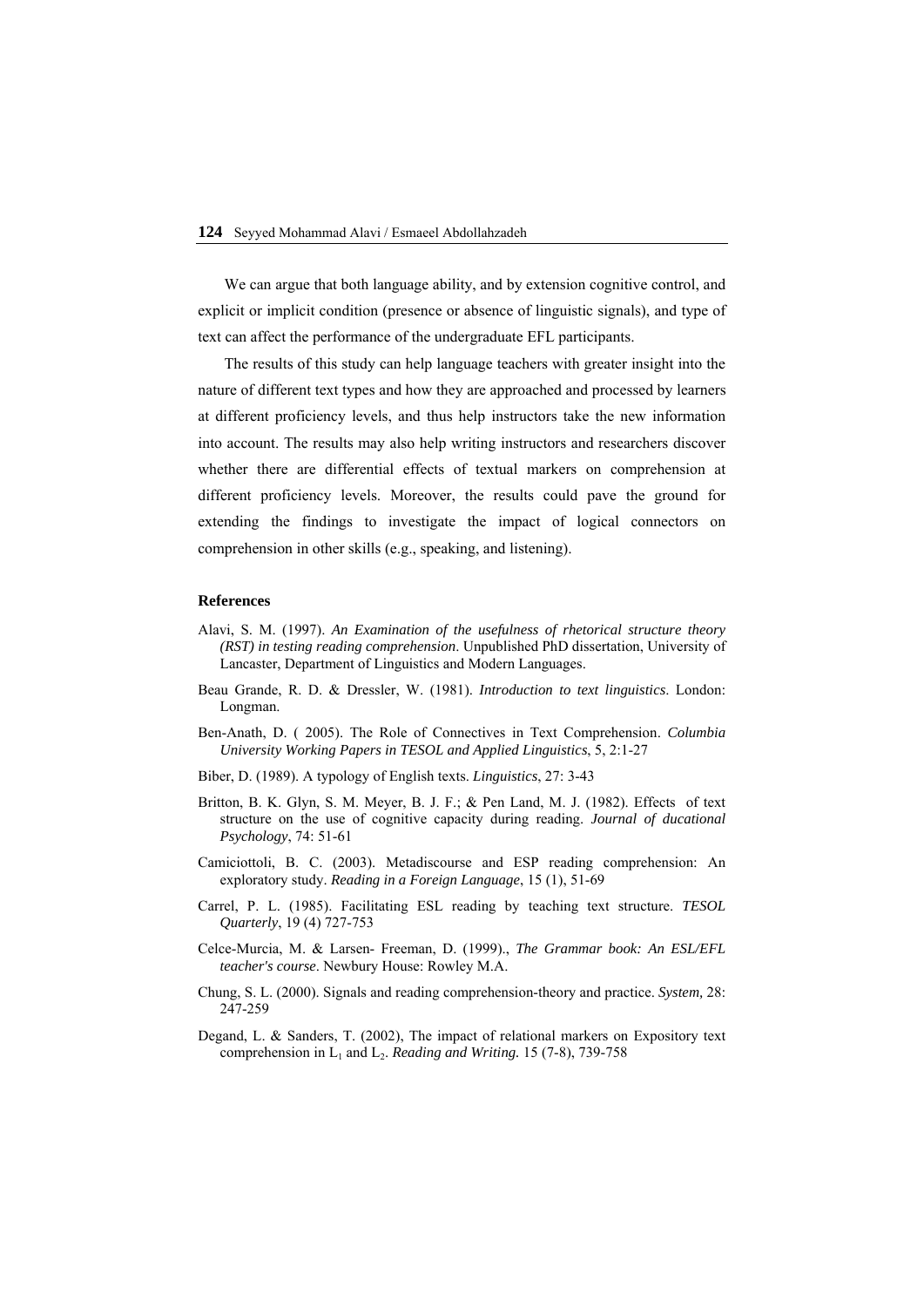- Denis, M. (1982). Imaging while reading text: A study of individual differences. *Memory and Cognition*, 10: 540-545
- Geva, E. (1992). The role of conjunctions in L<sub>2</sub> text comprehension. *TESOL Quarterly*, 26, (4), 731-747
- Geva, E. & Rayan, E. B. (1985). Use of conjunctions in expository texts by skilled and less skilled readers. *Journal of Reading Behavior*, 17: 331-346, 1985
- Gleason, M. M. (1999). The role of evidence in argumentative writing. *Reading and Writing Quarterly*, 15(1), 81-107
- Goldman, S. R. & Murray, J. D. (1992). Knowledge of connectors as cohesion devices in text: A comparative study of native English and English–as–a- second-language speakers. *Journal of Educational Psychology*, 84 (4), 504-519
- Goldsmith, E. (1982). An investigation of the role of adversative connectives in helping poor and good readers to integrate information in text. *Eric Document, ED 247525*
- Graesser, A. J; Golding, G. M., & Long, D. L. (1991). Narrative representation and comprehension. In R. Barr, M. Kamil, P. Mossenthal, & P. Pearson (Eds). *Handbook of reading research 2*, (171-204). White Plains, NY: Longman.
- Halliday, M. A. K. & Hassan, R. (1976). *Cohesion in English*. London: Longman.
- Jafarpour, A. (1991). Cohesiveness as a basis for evaluating compositions. *System***,** 19(4), 459-465
- Johnson, P. & Pearson, D. P. (1982). *Prior knowledge, connectivity, and the assessment of reading comprehension* (Tech. Rep. No. 245). Urbana: University of Illinois.
- Joyce, L. H.; Windy, A. R.; & Constance, D. Q. (1998). Written language comprehension in younger and older adults. *Journal of Speech, Language, and Hearing Research*, 41: 603-618
- Laura, M.S. Fuchs, L. S. (2002), Examining the reading difficulty of secondary students with learning disabilities: Expository versus narrative text. *Journal of Educational Research,* 23: 31-42
- Lipson, M. Y, & Wikon, I. K. (1986). Reading Disability research: An interactive perspective. *Review of Educational Research*, 56: 111-136
- Loman, N. L, & Meyer, R. E. Signaling techniques that increase the understandability of expository prose. *Journal of Educational Psychology*, 75: 402-412, 1983
- Marshall, N. G., & Clock, M. D. (1978). Comprehension of connected discourse: A Study onto the relationships between the structure of text and information recalled. *Reading Research Quarterly*, 14: 10-56
- Meyer, B. J. F.; Brandt, D. M.; & Bluth, G. M. (1980). Use of top-level structure in text: Key for reading comprehension of ninety-grade students. *Reading Research Quarterly*, 16: 72-101
- Neubert, A. (1985). *Text and translation*. Leipzig: Verlag Enzyklopadie.